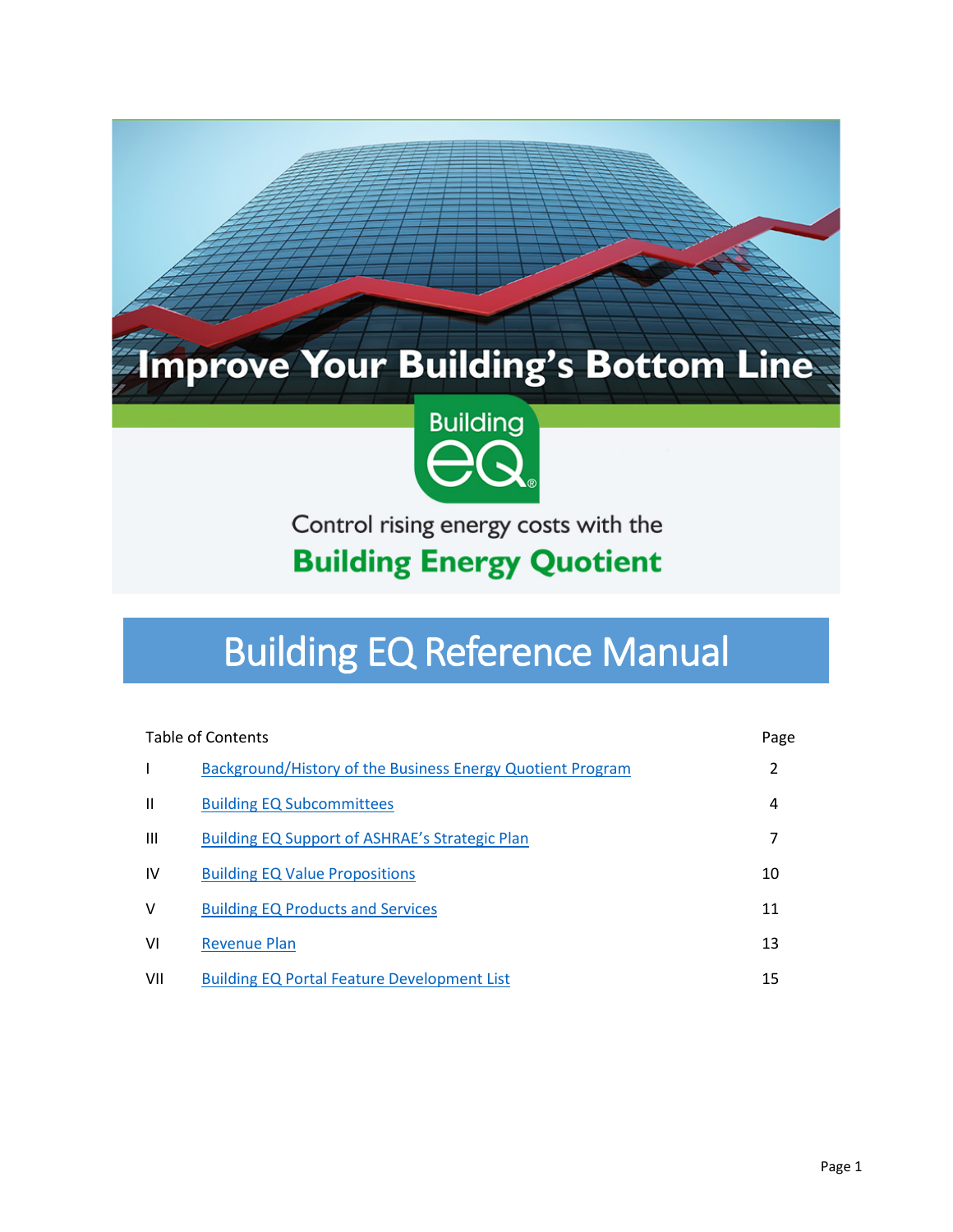# <span id="page-1-0"></span>I. Background/History of the Business Energy Quotient Program

Understanding a building's energy performance and how to make it better is at the core of what ASHRAE is all about. In 2007 the ASHRAE BOD recognized the need in the marketplace for a building energy rating program that was of high technical quality. The ABEL (as it was known back then) Ad Hoc was formed to investigate and report to the BOD.

The proposal from the ad hoc was to create a building energy rating tool that would compare the buildings actual (utility bills) operating performance to known similar buildings (*in operation*) and compare the theoretical energy performance to known similar buildings (*asset* or as designed rating).

*Figure 1 – Original BUILDING EQ Scoring System*



The approach was to use a letter grading system from A to F similar to that used in Europe. The A+ grade was set at zero net energy (a very high benchmark). The data base to compare the building was the US based 2003 CBECS (Commercial Building Energy Consumption Survey).

While there are many organizations participating in building energy rating, the ad hoc agreed that there is a meaningful role for ASHRAE in this market. Participating in the energy rating sector engages ASHRAE with the market and key organizations that are strategic for ASHRAE. At the grassroots level many of our members are involved in rating professionally so it is incumbent that ASHRAE add value to their needs

The program was developed to provide two separate ratings that can be used together or separately. An operational (Building EQ *In Operation)* rating compares the building's real energy usage (utility

bills) to other buildings of a similar type and location. This provides insight to how the building is actually operating. An asset (Building EQ *As Designed*) rating uses a standardized energy model to compare the building's envelope, HVAC, lighting, and water heating systems to other buildings of a similar type and location. This provides insight to what the building should be capable of doing as compared to what it actually delivers (as shown in the *In Operation* rating).

The Building EQ standing committee was appointed in July 2011 and met for the first time later that year with the charter of launching the Building EQ *In Operation* and *As Designed* ratings.

The Building EQ *In Operation* rating was launched in March 2012. The *Asset* rating was launched in May 2013. Both programs were originally launched as offline workbook operations. The workbooks were filled out and sent to ASHRAE where they were manually reviewed by ASHRAE staff. It was recognized that this manual process would eventually be a limiting factor in the ability of the program to grow and succeed, but the committee agreed that a manual process was appropriate at the onset in order to work out any issues or problems in the process.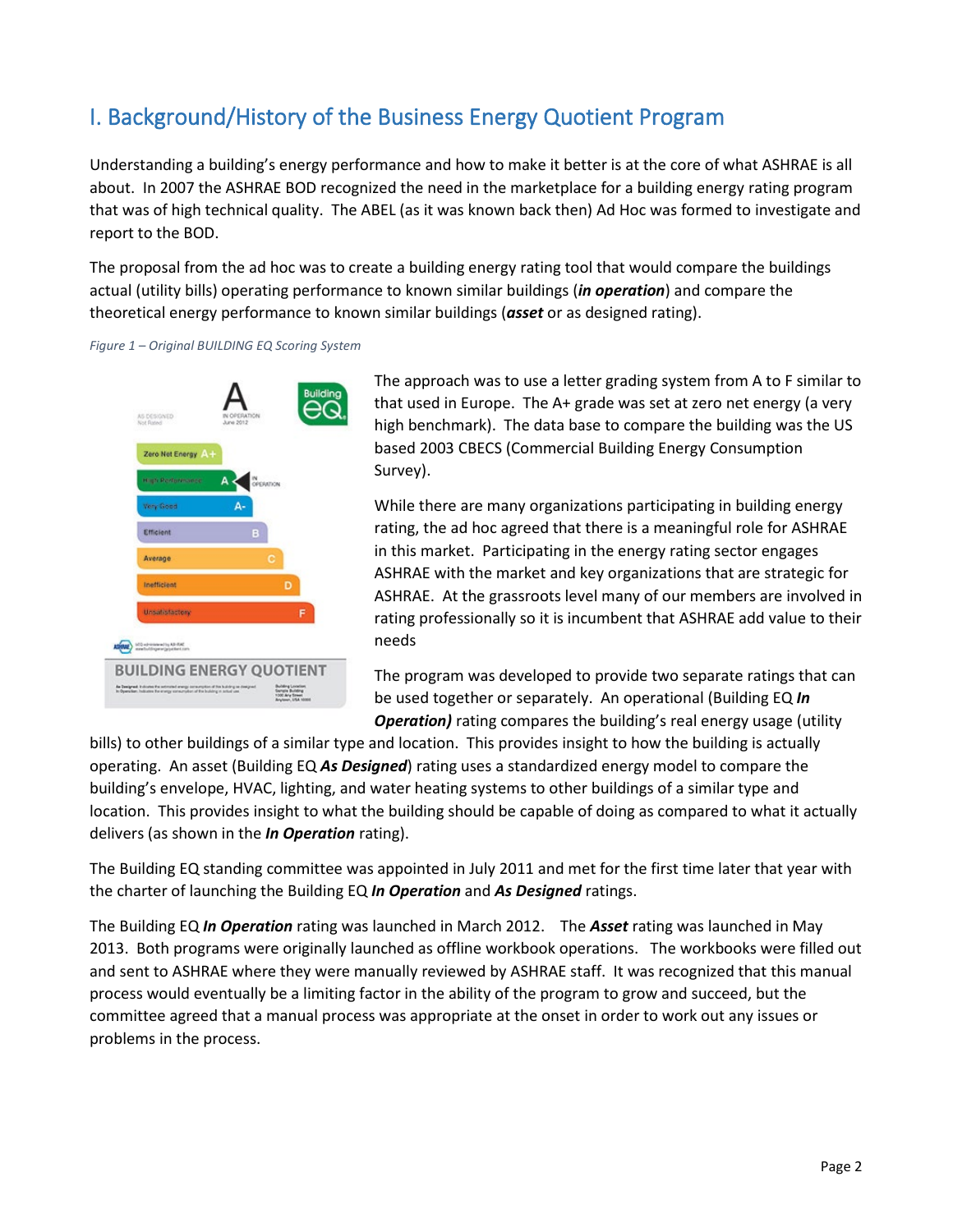

*Figure 2- Building EQ Timeline and Results*

At the onset, the program required that only ASHRAE BEMP or BEAP certified personnel could perform the analysis. This supported the ASHRAE certification program and its members. However, the committee realized that the low number of certified personnel would severely limit the number of ratings that could be performed, which led the committee to expand the required credential to include those with PE status.

The original financial model for the Building EQ assumed that a \$500 fee could be charged to certify a buildings performance for either In Operation or As Designed rating and also charge to produce a plaque for display on the rated building. Unfortunately, it was quickly determined this business model would not work because the ENERGY STAR Portfolio Manager program is the market leader (over 400,000 applications) and the service is free. As a result, the committee permanently dropped the submission fee.

After several years, the Building EQ program pivoted from a benchmarking and building labeling program that competed with other products in the marketplace to a benchmarking, assessment, and energy audit tool to improve building stock. The pivot was supported by a marketing study that was done through a contract with Godfrey in 2016-2017. The work included a market survey, a rebranding package, an updated logo, and new collateral to use with the brand. At that time, the BEQ acronym was taken out of usage in favor of Building EQ. The program pivoted because the committee listened to the feedback from the marketplace that this is what was needed.

As part of the pivot, the Building EQ program was relaunched as a web-based portal in 2017-2018. This rebranded and relaunched program places a much stronger emphasis on the alignment that Building EQ has with an ASHRAE Level 1 Energy Audit as defined by ASHRAE Standard 211 *Standard for Commercial Building Energy Audits*. Since its inception, Building EQ was created to measure building energy performance, with the ultimate goal of creating a conversation with the building owner to implement energy efficiency measures. Building EQ also offers the unique ability to look at both a building's potential energy use (As Designed) and actual energy use (In Operation) in order to identify and close the energy gap between design and operation. These measures result in better buildings, bringing tomorrow's built environment as a reality for today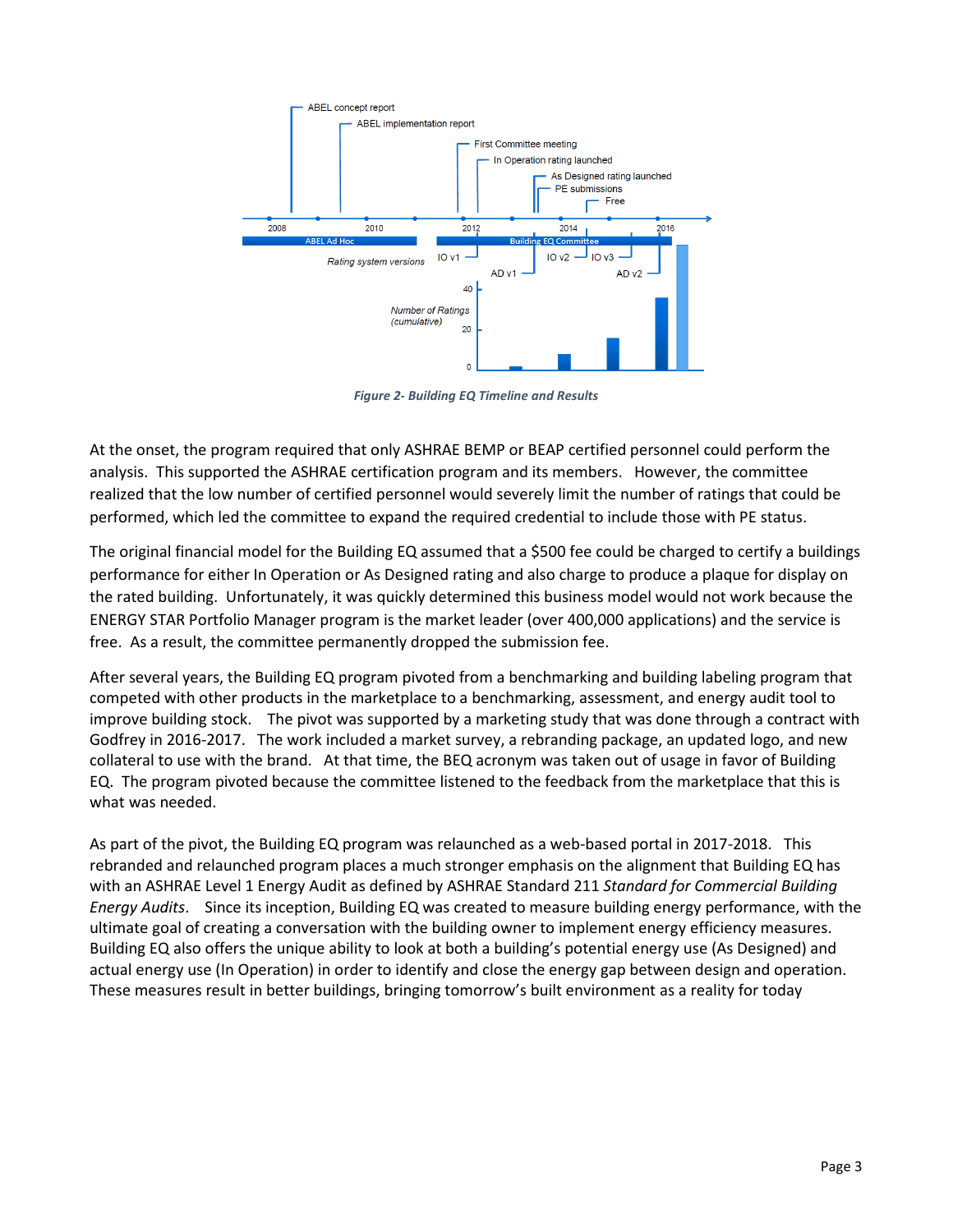# <span id="page-3-0"></span>II. Building EQ Subcommittees

Building EQ currently operates with two subcommittees. Leadership and membership of the subcommittees is appointed by the Chair of the Committee. Subcommittee membership may include consultants and liaisons as needed.

## Business Development Subcommittee

### **Part 1 Responsibilities**

Marketing and sales support:

- Developing and updating marketing collateral for use at chapter and regional member meetings, conference presentations, association meetings, potential user presentations, and other opportunities to showcase the value of Building EQ.
- Solicit successful applications to be showcased in presentations, case studies, etc. Coordinate development and dissemination of materials.
- Identify new opportunities and methods to showcase the value of Building EQ to organizations and practitioners. These may include:
	- o Blogs
	- o Videos
	- o Case studies
	- o Presentations
	- o Strategic web links
	- o Podcasts
- Support, and in some cases coordinate, the creation and delivery of industry presentations, panel discussions, forums, etc. Target audiences may include:
	- o ASHRAE technical conferences, regional / chapter meetings, GAC meetings, etc.
	- o Other association conferences and member meetings
	- o Training
- Continually assess market needs. Identify and apply methods for assessing value for various market segments. Method may include:
	- o Analysis of user database and portal
	- o Direct surveys to current and/or future users
	- o Potential focus group discussions or user forums
	- o User interviews
- Manage interactions with ASHRAE committees and entities and outside organization groups:
	- o Maintain tracking system to ensure timely and consistent responses.
	- o Delegate, within committee or outside as appropriate, coordination of interaction with target associations, organizations, governments, etc.
	- o Review requests for modifications and improvements suggestions and report to committee for potential program changes.
- Identify revenue sources based on industry needs and service-providing trends, including the following:
	- o Report types for purchase
	- o Advertisements
	- o Recognition
- Pursue and secure funding opportunities for portal maintenance and development, including the following avenues: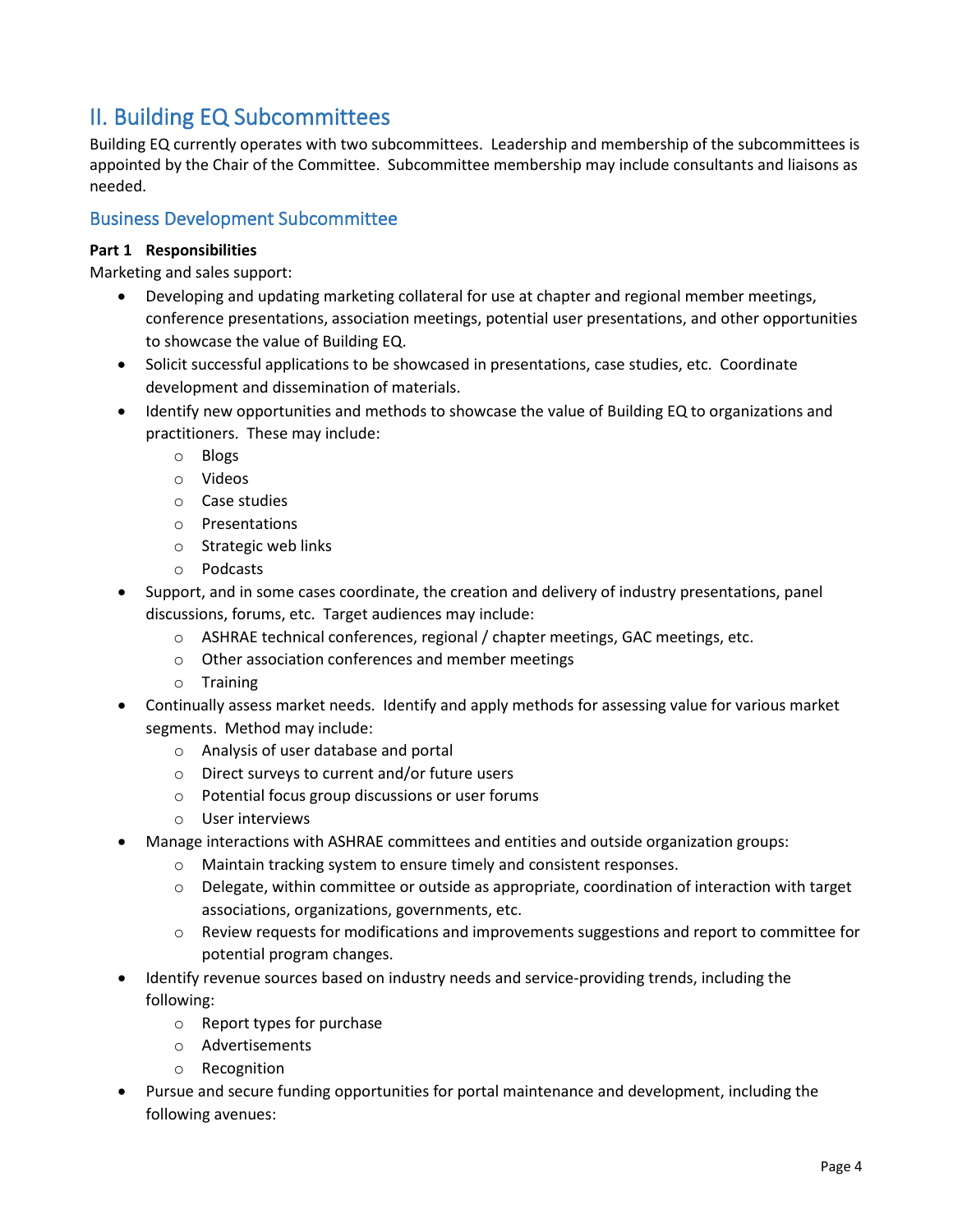- o ASHRAE Foundation, non-profit organization, and government grants
- o ASHRAE Foundation endowments
- $\circ$  Government or private cost-sharing partnerships that preserves ASHRAE's ownership of the portal and its features

### **Part 2 Membership**

- Members of the Commerce Subcommittee include voting members and may include non-voting members and consultants to provide specific expertise or stakeholder representation.
- Service on this committee is at the discretion of the Committee Chair and may change annually as membership of the committee changes.
- The chair of the subcommittee shall be appointed annually by the chair of the committee.
- The chair of the subcommittee may appoint a vice chair of the subcommittee to assist with administrative and leadership duties.

### **Part 3 Meetings**

- The Commerce Subcommittee may meet via web and/or phone conference as needed to support its assigned responsibilities.
- The subcommittee may meet at the Annual and Winter Meetings of the Society. Conference calls between face-to-face meetings will be scheduled on as needed basis.

### **Part 4 Reporting**

• The Commerce Subcommittee will provide information on the status of its assigned responsibilities to the committee at leadership and general committee meetings.

### Technical Development Subcommittee

#### **Part 1 Responsibilities**

- Coordinate portal updates, feature development, and maintenance
	- $\circ$  Oversee, with staff support, contract services for portal and server updates, revisions, and product development
- Assess and implement technical changes based on Standards, Guideline, and publication updates, completed research projects, and industry needs
- Develop and submit ASHRAE research projects, with appropriate TC coordination as needed
- Coordinate with TC and research initiatives
- Identify and develop products incidental to building energy performance assessment to enhance portal offerings, standing, and features

### **Part 2 Membership**

- Members of the Development Subcommittee include voting members and may include non-voting members and consultants to provide specific expertise or stakeholder representation.
- Service on this committee is at the discretion of the Committee Chair and may change annually as membership of the committee changes.
- The chair of the subcommittee shall be appointed annually by the chair of the committee.
- The chair of the subcommittee may appoint a vice chair of the subcommittee to assist with administrative and leadership duties.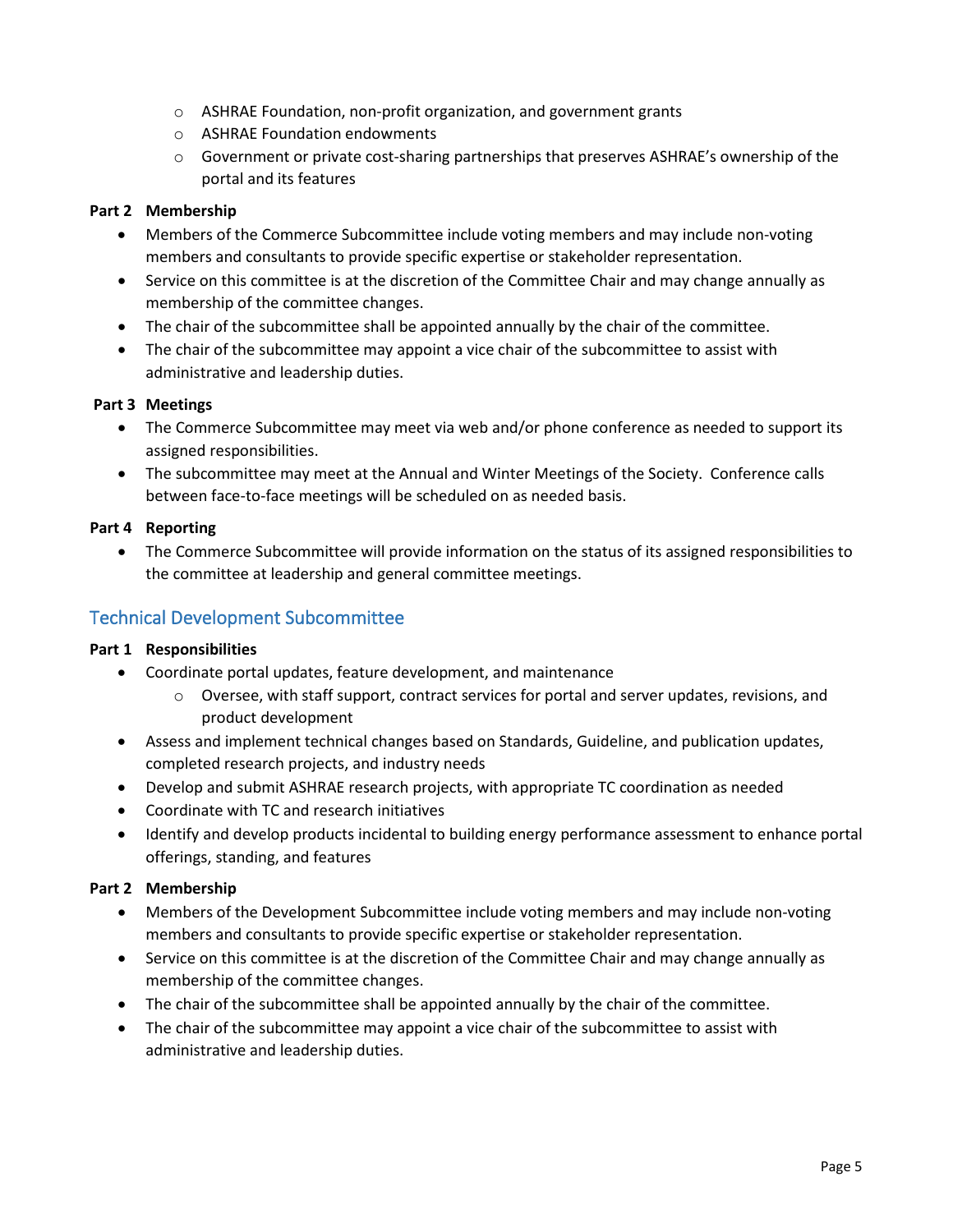### **Part 3 Meetings**

- The Development Subcommittee may meet via web and/or phone conference as needed to support its assigned responsibilities.
- The subcommittee may meet at the Annual and Winter Meetings of the Society. Conference calls between face-to-face meetings will be scheduled on as needed basis.

#### **Part 4 Reporting**

• The Development Subcommittee will provide information on the status of its assigned responsibilities to the committee at leadership and general committee meetings.

### Executive Committee

### **Part 1 Responsibilities**

- Developing a report and providing an updated Business Plan to the BOD per the MOP
- Create MBOs that align with the society's strategic plans.
- Conduct training and assign mentors to new members.
- Review and revise the ROB, MOP, Reference Manual, and Business Plans.
- Manage liaison activities.

### **Part 2 Membership**

- Membership will include the Committee Chair, Vice-Chair, and Subcommittee Chairs.
- The Chair may invite consultants or other members at his/her discretion.

### **Part 3 Meetings**

- Meeting cadence will be at the Chair's discretion.
- Meetings will be held in executive session.

### Ad-Hoc Committees and Working Groups

Ad-Hoc Committees may be convened by the Committee Chair as needed for specific initiatives. Working Groups may be convened by the Committee Chair for the general committee and the Subcommittee Chairs for their respective subcommittee as needed for specific initiatives. Membership and responsibilities will be directed by the convening Chair. The convening chair may appoint a vice chair to assist with leadership and administrative duties.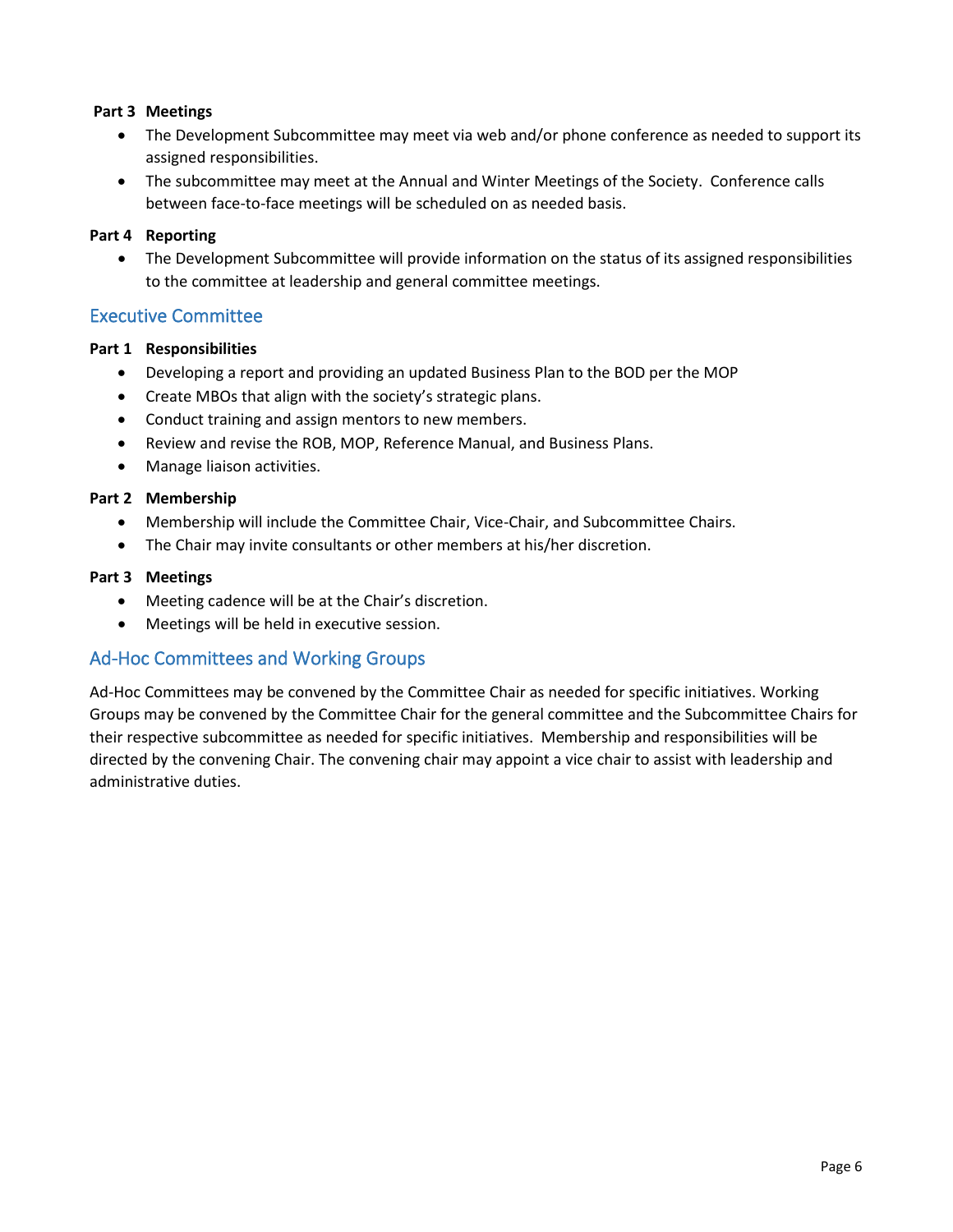# III. Building EQ Support of ASHRAE's Strategic Plan

### **Building EQ supports ASHRAE Strategic plan goals**

- <span id="page-6-0"></span>1. Position ASHRAE as an Essential Knowledge Resource for a Sustainable, High-Performance Built Environment
	- Building EQ is a building energy performance tool that pulls together information from a number of ASHRAE resources (standards and documents) to help buildings improve their energy performance which supports a sustainable high-performance built environment.
	- ASHRAE Resources utilized and promoted by Building EQ include:
		- Standard 211 *Standard for Commercial Building Energy Audits*
		- Standard 100 *Energy Efficiency in Existing Buildings*
		- Standard 90.1 *Energy Standard for Sites and Buildings Except Low-Rise Residential Buildings*
		- Standard 90.4 *Energy Standard for Data Centers*
		- Standard 62.1 *Ventilation for Acceptable Indoor Air Quality*
		- *Performance Measurement Protocols*
		- *Performance Measurement Protocols: Best Practices*
	- Through the projects entered into the Building EQ Portal, a database of information is being developed on buildings that in the future can be used in aggregate to support ASHRAE committees and ASHRAE research. Because this is a working tool, it is a database that will be continuously maintained and updated providing an expanding knowledge resource.
	- Building EQ becomes a compliance path for completing ASHRAE Level 1 Energy Audits in compliance with Standard 211 where that standard has been incorporated into code, such as in the City of Orlando.
- 2. Maximize member value and engagement
	- The Building EQ Portal provides a member value as an audit tool for commercial use by ASHRAE membership, i.e., as a direct revenue generator for those members and as a tool to use in their day to day jobs.
	- Building EQ supports building energy assessment professionals by providing a consistent, replicable approach to assessing and auditing building energy performance.
	- The Portal also offers pre-populated energy audit reports that meet the reporting requirements for Standard 211 *Standard for Commercial Building Energy Audits.* A pre-populated report saves time and money for energy assessment professionals.
	- Through the projects entered into the Building EQ Portal, a database of information is being developed on buildings that in the future can be used in aggregate to support ASHRAE committees and ASHRAE research. Because this is a working tool, it is a database that will be continuously maintained and updated providing an expanding knowledge resource.
	- When used in universities, Building EQ becomes an experiential learning tool for engineering students to learn the process of completing an ASHRAE Level 1 Energy Audit (as required by Standard 211 *Standard for Commercial Building Energy Audits* under the supervision of a ASHRAE certified BEAP or licensed professional engineer.

### **Building EQ supports ASHRAE Strategic Plan initiatives**

- 1. Resilient Buildings and Communities
	- The Building EQ In Operation rating not only benchmarks a building's energy performance, it also provides actionable recommendation to improve that energy performance with the ultimate goal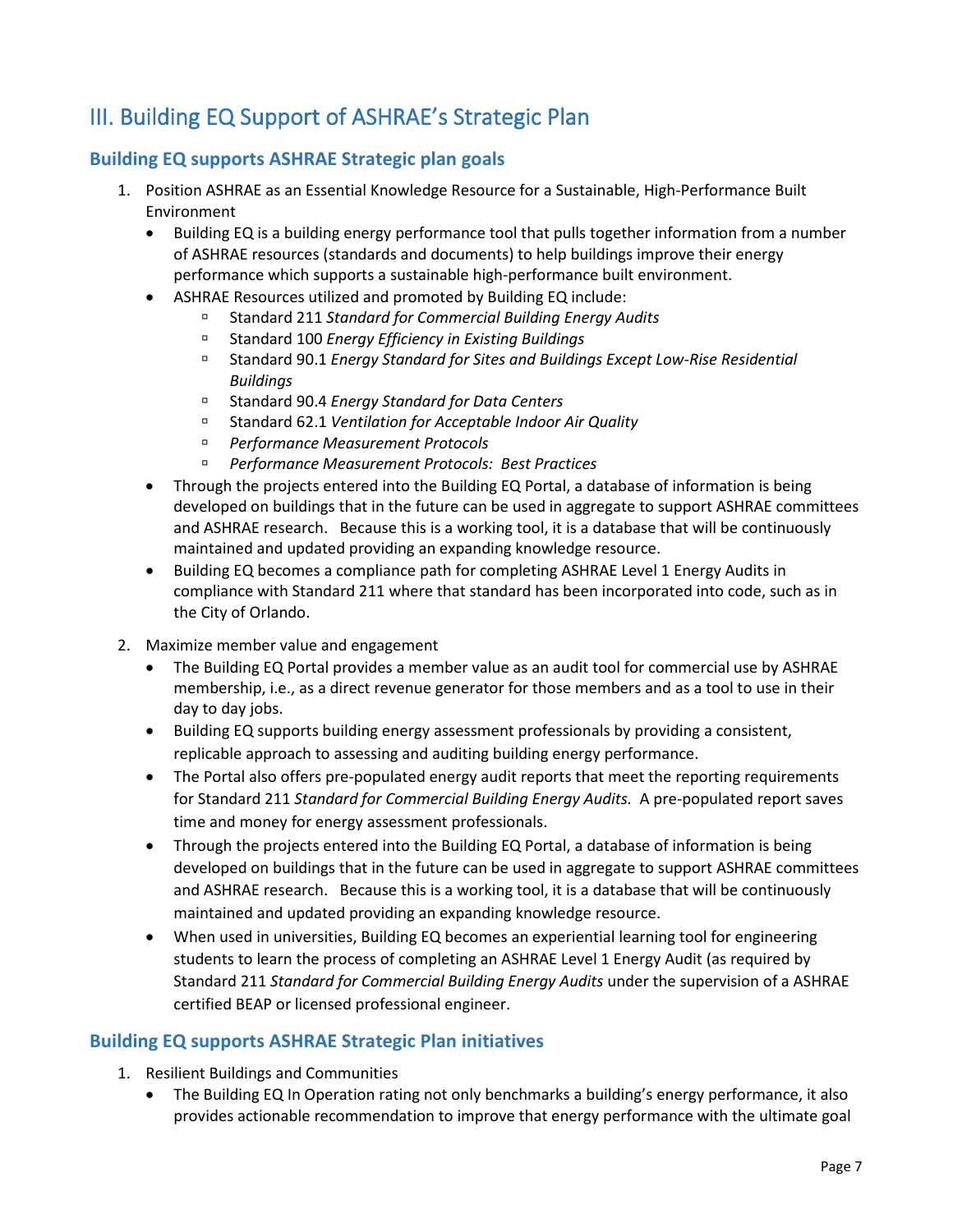being a zero net energy building. Improving energy performance and moving towards net zero increases the resilience of both buildings and communities.

- The Building EQ As Designed rating identifies the potential energy efficiency of a building and used in conjunction with the In Operation rating identifies and helps close the gap between design and operation resulting in a consistent approach to facility hardening and resilience.
- 2. Indoor Environmental Quality (IEQ)
	- The Building EQ In Operation includes an IEQ screening that requires measurements and observations of lighting, thermal comfort, and ventilation for IAQ conditions. The information from this screening provides additional information to a building owner to help them improve their building's performance and indoor environmental quality.
	- Specific measurements associated with IEQ included in the Building EQ In Operation process include; temperature, relative humidity, vertical temperature variance, sound levels, lighting levels, in-space airflow, ventilation, and carbon dioxide levels.
- 3. Improve Chapter engagement, capacity, and support
	- Building EQ is working with APPA and the ASHRAE Student Branch Advisors to engage students and local chapters to work together to use Building EQ on local public school, university or public service buildings. This engages the chapter members to use the Portal and provides student members with experiential learning which prepares them for the engineering workforce and introduces them to the HVAC field.
	- Building EQ is also working with GAC to engage local members to advocate for ASHRAE standards that are supported by Building EQ including Standard 211, 100, and 90.1.

### **Building EQ supports ASHRAE Strategic Plan outcomes**

- 1. Increased operational efficiency and market responsiveness
	- The Building EQ In Operation rating not only benchmarks a building's energy performance, it also provides actionable recommendation to improve that energy performance.
	- The Building EQ As Designed rating identifies the potential energy efficiency of a building and used in conjunction with the In Operation rating identifies and helps close the gap between design and operation.
	- Annual use of the Building EQ in Operation assessment allows for tracking of a facility's energy performance over time in order to maintain the designed performance and also assists with identifying preventative maintenance measures.
- 2. Demonstrated leadership in meeting societal needs through expanded research, application to practice and strategic partnerships
	- Building EQ has already initiated one research project that will add substantial knowledge and resources to the modeling community (RP-1771 *Energy Modeling of Typical Commercial Buildings in Support of ASHRAE Building Energy Quotient Energy Rating Program*).
	- The Building EQ Portal specifically applies Standard 211 *Standard for Commercial Building Energy Audits* to the actual practice of energy audits and assessment and does so in a consistent, replicable methodology.
	- The strategic partnership with APPA has also provided a way to engage students in the benchmarking and assessment of building energy performance while giving them hands on experience with actual practicing engineers and exposing them to the HVAC design and engineering field.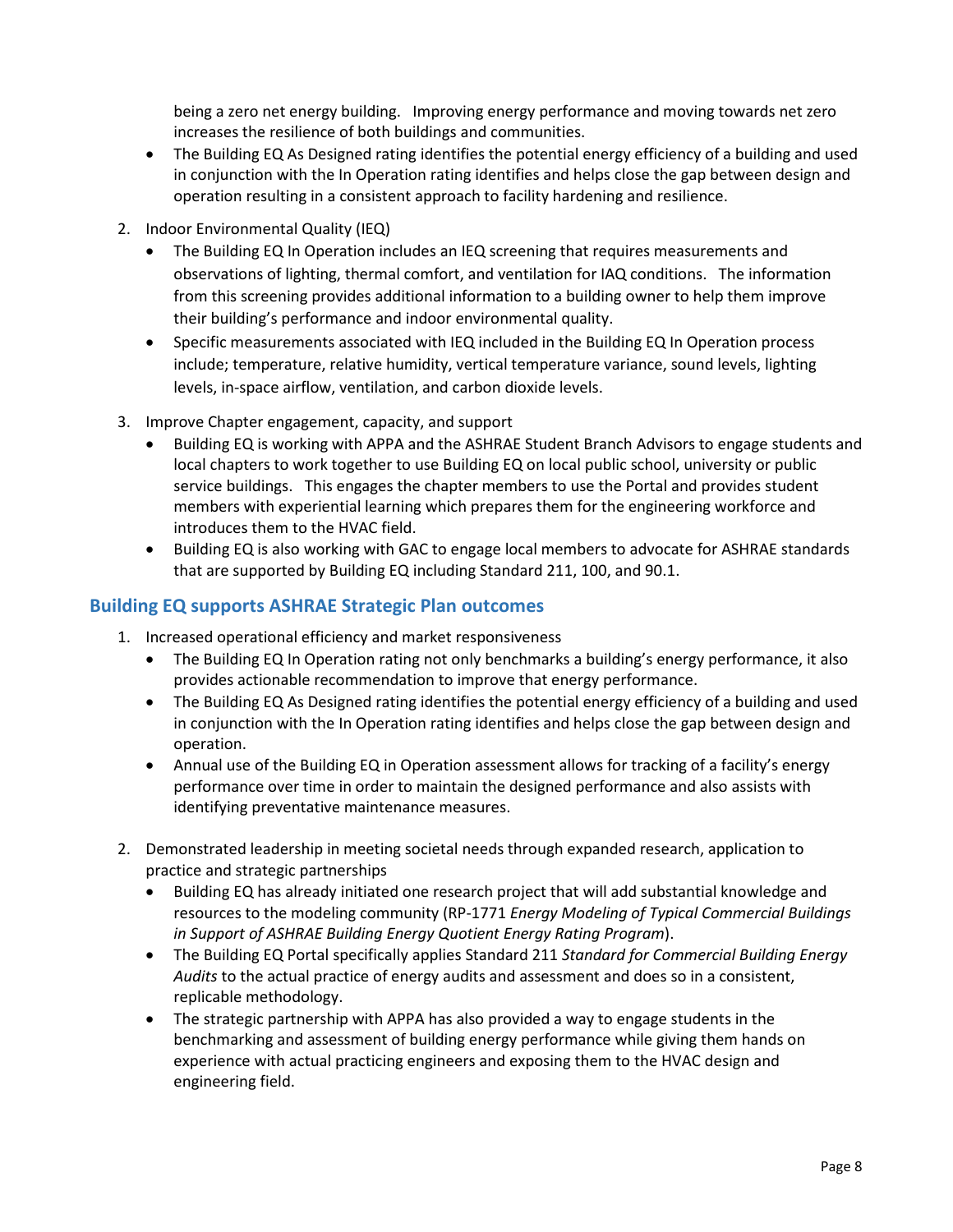- 3. Increased awareness of ASHRAE and use of its technical resources among priority stakeholders
	- The marketing outreach for the Portal that is done by the Building EQ and ASHRAE grassroots committees increases awareness not just of the Building EQ Portal but also of the various standards and other technical resources on which Building EQ relies and supports. These resources include the Building Energy Assessment Professional (BEAP) and Building Energy Modeling Professional (BEMP) certification programs.
	- Building EQ becomes a compliance path for completing ASHRAE Level 1 Energy Audits in compliance with Standard 211 where that standard has been incorporated into code, such as in the City of Orlando.
- 4. Increased global adaptation of ASHRAE Standards
	- Building EQ has a strong following in a number of countries outside the United States and North America. The Portal has been translated into both French and Spanish to support those users. Because Building EQ is so strongly tied to a number of ASHRAE standards, the use of the Portal in these countries is also supporting those standards.
	- Because the Building EQ methodology utilizes climate zones in calculating the baseline median, use of the Portal provides a global comparison of buildings by building type within specific climate zones regardless of international boundaries.
- 5. Increased breadth in ASHRAE's product offerings
	- Building EQ broadens the products offered by ASHRAE by providing a tool that supports:
		- building energy performance benchmarking, assessment, and auditing
		- $\Box$  improving building energy performance
		- $\Box$  building energy performance disclosure in the real estate market
		- $\overline{p}$  identifying and closing the energy gap between design and operation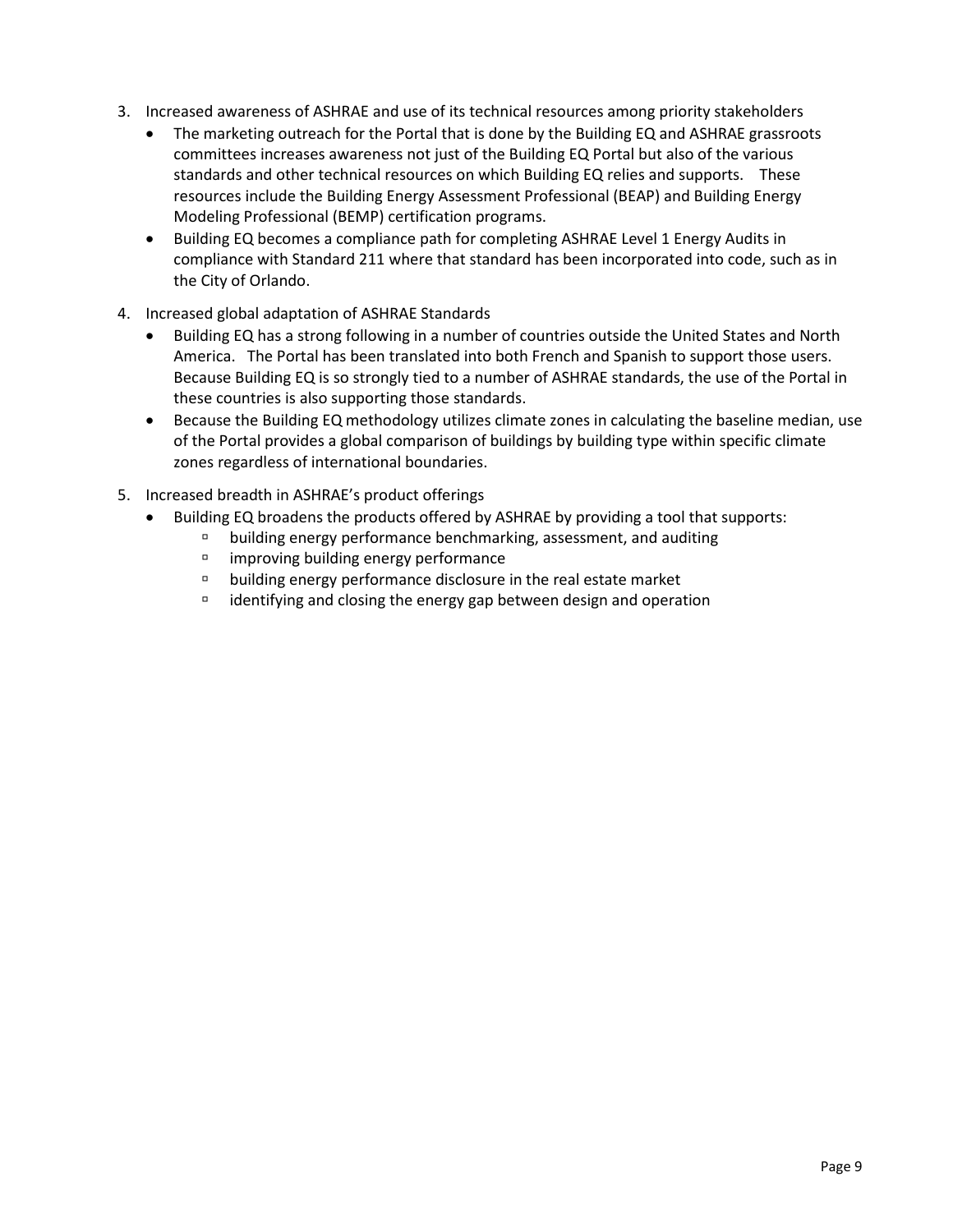# <span id="page-9-0"></span>IV. Building EQ Value Propositions

The following is summary of current value propositions that Building EQ offers the marketplace and the ASHRAE membership.

- Every time a user enters a Building into the web portal, the user is coming to ASHRAE for technical assistance. Every time a Credentialed user submits a building, we are providing a service to a professional.
- As buildings are entered ASHRAE builds a database that will be very helpful in developing strategies and programs that will improve real building performance.
- Rating buildings will lead to improved building stock which is a primary goal of the Society.
- Providing an ASHRAE Level 1 Energy Audit will lead to better buildings (see above). It is also part of how many ASHRAE members make a living so it becomes a tangible member benefit.
- The Building EQ labeling program may be more important outside of North America thus providing a real benefit for global members.
- The Building EQ program has the option to rate the building and acknowledge the energy performance of a building with both the *As Designed* (potential) and *In Operation* (actual) ratings. and is the only tool that has both and can therefore focus on identifying and eliminating the "energy gap" between design and operation.
- The output from In Operation rating aligns with and generates information required for an ASHRAE Level 1 Energy Audit as defined in Standard 211Standard for Commercial Building Energy Audits. This is a key deliverable in helping building owners improve their buildings and providing an ASHRAE member benefit to those who perform this service professionally.
- The ASHRAE-APPA Coordinating Committee, established by President Boyce, is well on their way to creating a jointly supported program wherein Building EQ would be used campus wide in the USA. Several universities are already using Building EQ extensively and plan to expand that use campus wide. It will take relatively few campuses to buy into this emerging movement for Building EQ to reach a critical mass and expand rapidly to campuses nationwide.
- Some of these universities are using Building EQ on their buildings in conjunction with the ASHRAE Benchmarking and Assessment of Building Energy Performance university course which engages students in hands-on learning and partners with local ASHRAE chapters & members.
- The Building EQ program has the ability to offer a *Licensee* feature, which allows ASHRAE to work with specific large customers to create custom tools and databases that meets their needs.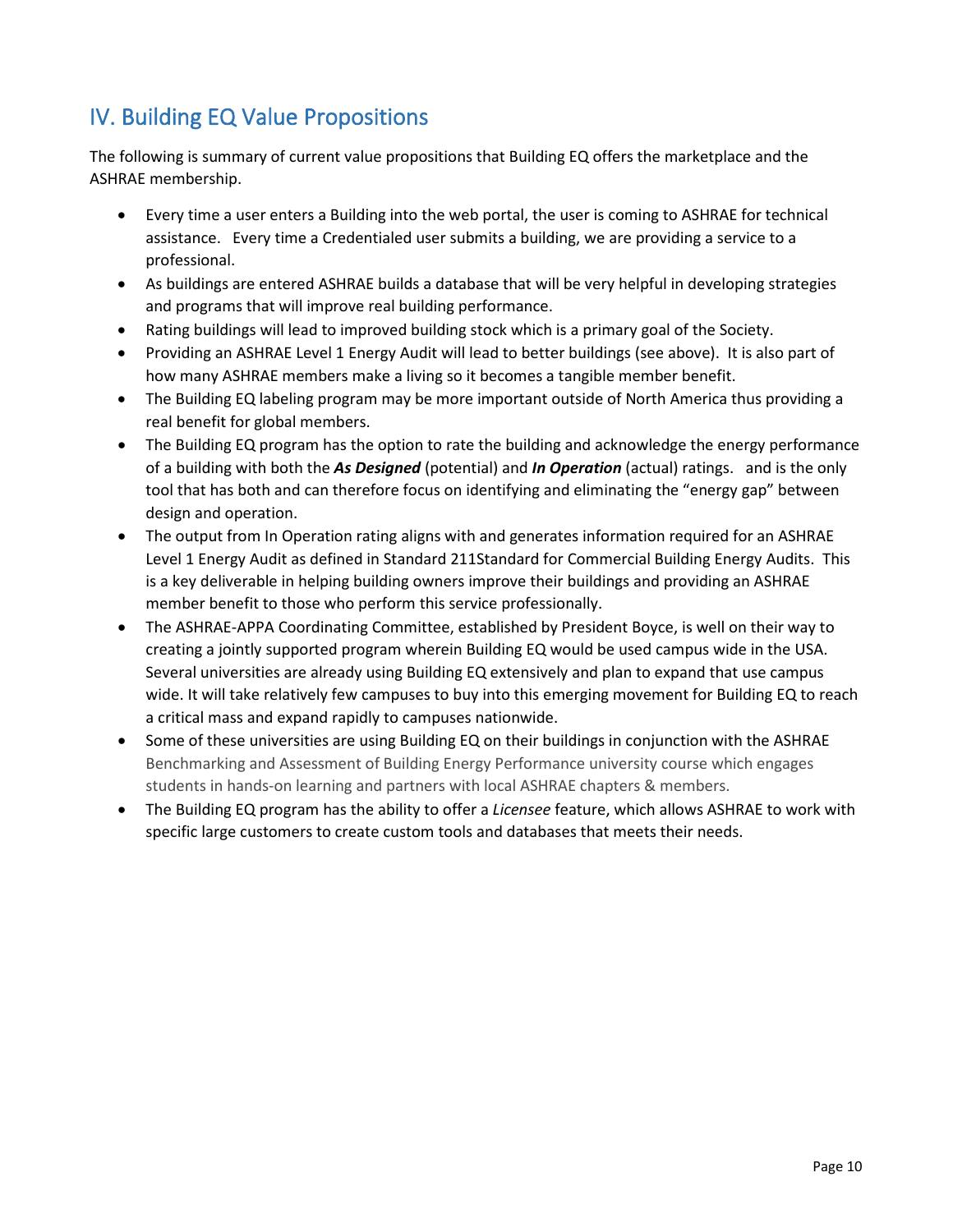# V. Building EQ Products and Services

### Building EQ Web Portal

- <span id="page-10-0"></span>• Web based
- Works for In Operation and As Designed
- Provides immediate error checking on data entered into the Portal.
- Includes metered energy data exchange from ENERGY STAR Portfolio Manager.
- Provides median EUI calculations that are aligned with ENERGY STAR Portfolio Manager
- Offers additional building types beyond those offered in ENERGY STAR
- Supports multiple languages and units of measure for markets outside of the USA.
- Can be used by anyone for an unofficial rating, but requires a professional engineer, BEAP (in operation) or BEMP (Asset rating) certified person to submit a project for an official rating and get a report.
- Streamlines and improves the audit process by offering a consistent process across multiple audits and/or auditors.
- Generates auto-populated reports aligned with the requirements of ASHRAE Standard 211. This supports the goal to help customers understand where they can make changes to improve their buildings.

## Building EQ Rating and Awards

- 1. Calculated Building EQ Performance Score
	- Visible at top of Portal page after inputting minimum required data
	- Free to all users
- 2. User Input Report
	- Recaps all data entered into the Portal
	- Blank report can be printed for use of data collection offline
	- Free to all users
- 3. Building EQ Label Report
	- Graphic representation of Building EQ score
	- Can be used to create a building plaque (see Plaque Guidelines on Portal)
	- Free to credentialed users for approved submissions
- 4. Building EQ Disclosure Report
	- Presents summary of building's energy use and Building EQ Performance Score
	- Suitable for real estate transaction energy disclosure
	- Available for a \$50 fee to credentialed users for approved submissions
- 5. Building EQ Spreadsheets Audit Report
	- ASHRAE Level 1 Energy Audit spreadsheets in MS Excel format
	- Auto populated with all information collected during In Operation assessment
	- Additional information entered by user
	- Available for a \$50 fee to credentialed users for approved submissions
- 6. Building EQ Narrative Audit Report
	- Full narrative ASHRAE Level 1 Energy Audit report in MS Word format
	- Follows ASHRAE Standard 211 reporting requirements
	- Auto populated with all information collected during In Operation assessment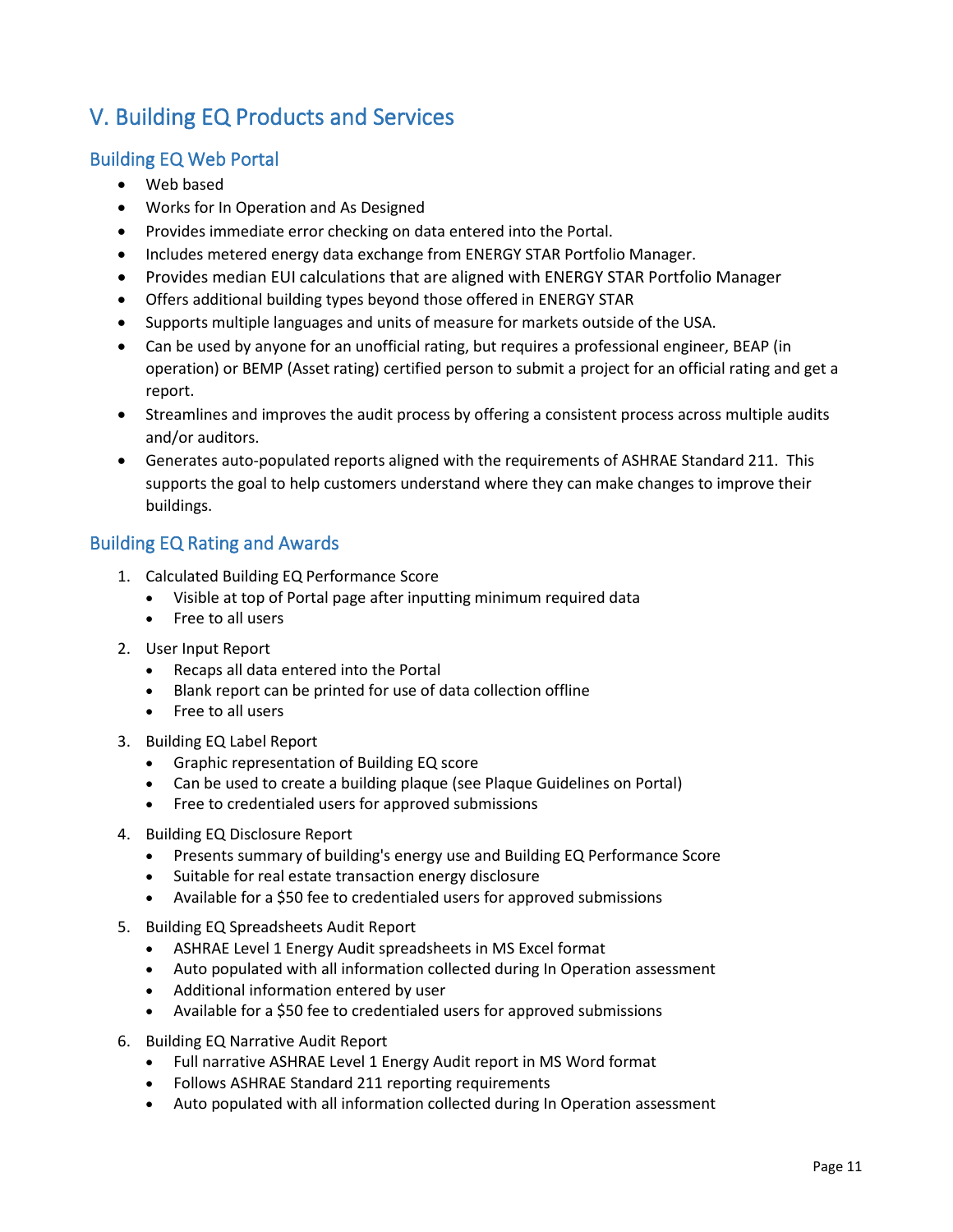- Report customization and additional information entered by user
- Available for a \$200 fee to credentialed users for approved submissions

### Building EQ Database

Once the Building EQ database becomes adequately robust, access to the data in aggregate can be provided to members and to non-members on a subscription basis. The data would be potentially valuable for ASHRAE research, equipment manufacturers, developers, and building owners.

### Building EQ Licensee Program

Licensee programs can be developed where ASHRAE operates the portal for an interested group and the tool is tailored to their needs including language, units of measure, databases, building types etc. The portal could have the customer's look and feel with "Powered by ASHRAE" as the tag line. Each licensee program would be customized for the particular use and the cost to implement the changes negotiated as part of the licensee agreement.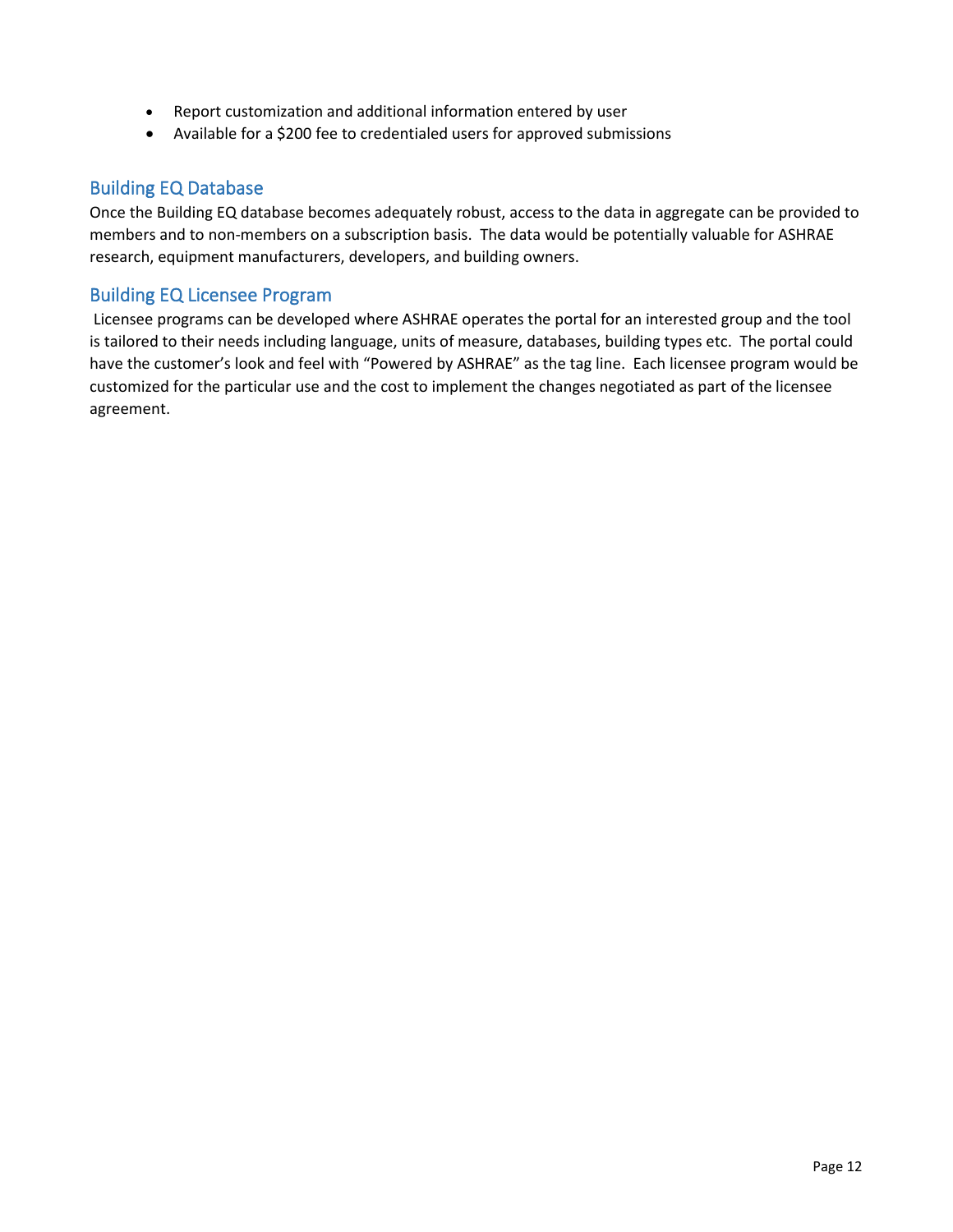# <span id="page-12-0"></span>VI. Revenue Plan

Sales and marketing are two different things. Rarely does just marketing result in a successful venture. It is critical for Building EQ's success that we identify our customers and go ask them for their business. Over the next 12 months the Building EQ committee will restructure itself away from a technology focused committee to a business development and marketing focused committee in support of this critical issue. In doing so it will also leverage its relationship with over 56,000+ ASHRAE members world- wide by utilizing chapter resources to develop a grassroots campaign to revitalize Building EQ.

The challenge is to focus on a few opportunities and execute well versus chasing every possible lead and executing poorly. Building EQ Committee will target the best initial opportunities and focus on these. This is aligned with market tools and our roll out strategy. Each year the plan will be reviewed and amended as necessary.

### Building EQ Customers

The following is a list of Building EQ priority and secondary customers and what is important to them. Refer to the Commerce Committee's sales lead documents and spreadsheets for complete updated leads and MOUs.

### Priority Customers

### Institutional Building Owners

Universities are a key account for Building EQ. They are interested in both recognition of successful buildings but also identifying opportunities to improve underperforming buildings. Larger universities may be interested in the Licensee program for specific building types (i.e. a Lab) or for their campuses.

#### Local State and Federal Governments

Governments at all levels are a Building EQ customer both by the policies they implement and as a building owner. They are interested in building ratings as well as the licensee programs. This opportunity extends beyond North America.

#### Organizational Partners Representing Building Owners

Organizational partners such as APPA represent a means to reach customers. Building EQ program can be an alternative compliance path.

### Secondary Customers

#### Individual Building Owner

This is a person or group with one to five buildings. They most likely want recognition of a successful building. They may also want to know how well their building stacks up against similar buildings and how to improve it.

#### **Utilities**

Utilities often develop their own rating programs to support energy efficiency goals within their marketplace. Building EQ licensee program allows the utility to create rating program tailored to their needs. This customer is best approached with GGAC and the grassroots.

#### Multi Building Owners

There are organizations and owners who have large building stock that need services with tailored solutions to meet their needs. Examples include health care, large commercial property owners (Heinz, Bovis Lend Lease etc), K-12 schools districts etc. Each group has specific needs and will require a different sales channel to be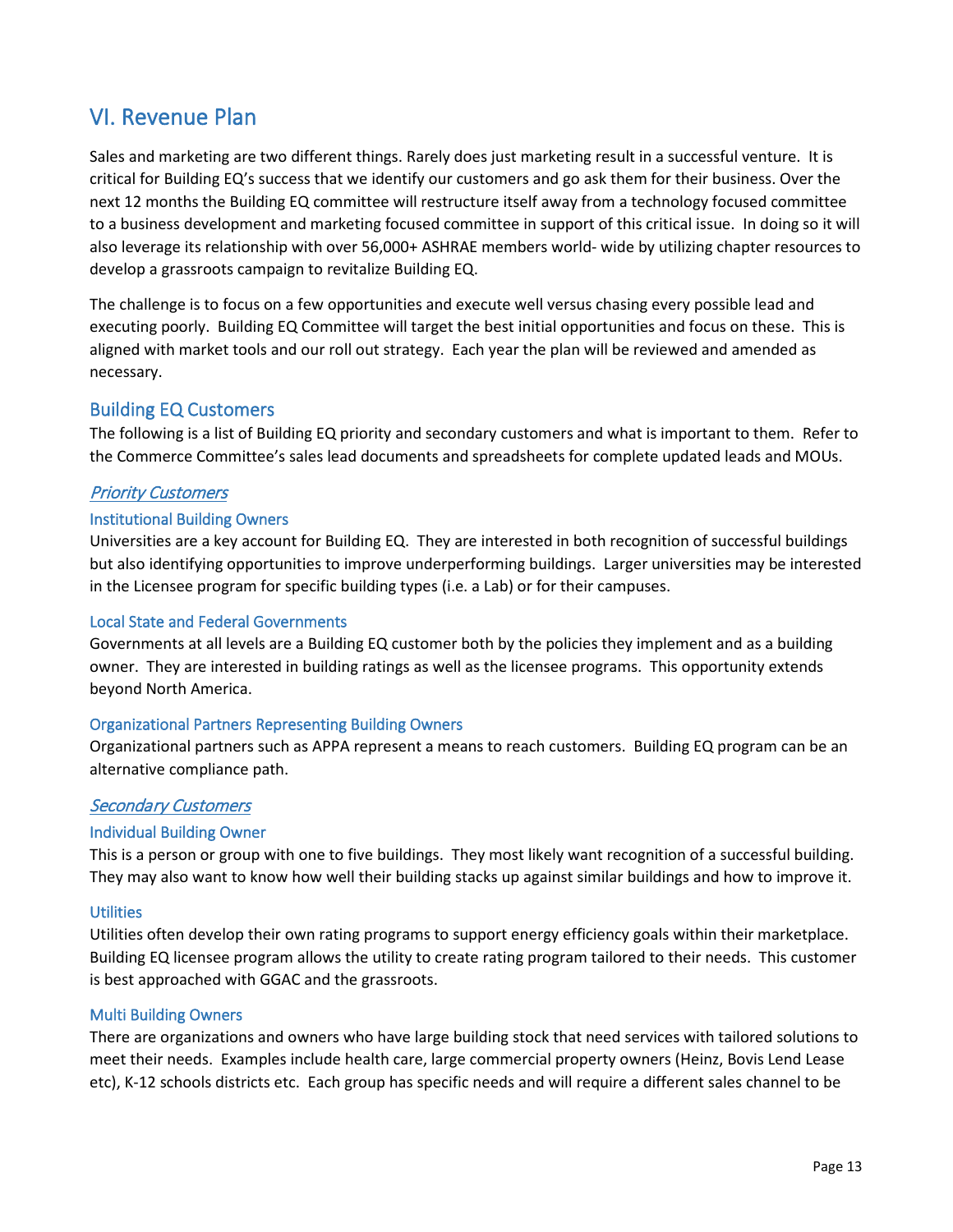successfully serviced. In future sales plans, Building EQ Committee will target specific groups and develop a plan to serve their needs.

### Revenue Sources

### Credential Verification

A credentialed user is required to submit projects for an official rating. While BEAP and BEMP certifications are automatically verified by the system, the verification of professional engineers must be done manually. A one-time verification fee (\$15 members, \$25 non-members) is charged for this.

### Portal Reports

While several reports are free in keeping with the what has become the norm in the marketplace due to the bar set by ENERGY STAR and other programs, the auto-populated energy audits report are sold for a fee. As the program gains traction, these reports are expected to be purchased in greater numbers. Training and Certification

A successful Building EQ program should spawn needs and opportunities for training courses and certifications. This is an indirect revenue source.

### Membership

Any program that enhances membership value will improve membership growth and retention. A successful Building EQ program will add value to ASHRAE members. This is an indirect revenue source.

### Publication Sales

A successful Building EQ program will support the use of Standard 211 and other publications thus improving revenue. This is indirect revenue source.